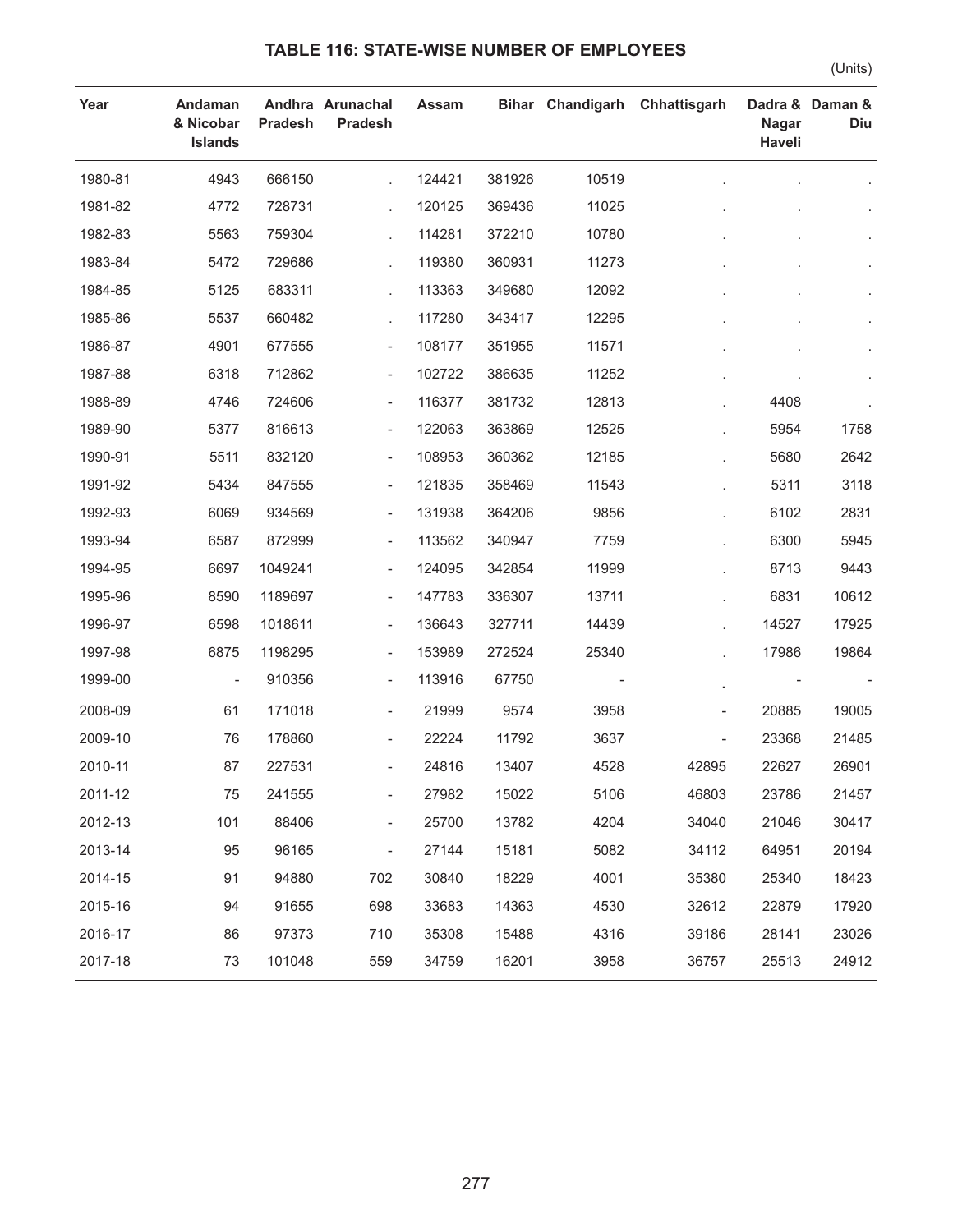## **TABLE 116: STATE-WISE NUMBER OF EMPLOYEES** *(Contd.)*

(Units)

| Year    | <b>Delhi</b> | Goa   | Gujarat | Haryana | <b>Himachal</b><br><b>Pradesh</b> | Jammu and<br><b>Kashmir</b> | <b>Jharkhand</b> |
|---------|--------------|-------|---------|---------|-----------------------------------|-----------------------------|------------------|
| 1980-81 | 139963       | 15284 | 699427  | 169172  | 22251                             | 27859                       |                  |
| 1981-82 | 129846       | 15081 | 677671  | 200818  | 24083                             | 24247                       |                  |
| 1982-83 | 145187       | 16859 | 758609  | 219389  | 26219                             | 33318                       |                  |
| 1983-84 | 152374       | 15536 | 776179  | 225280  | 28294                             | 34282                       |                  |
| 1984-85 | 161827       | 16890 | 685019  | 224912  | 32343                             | 43783                       |                  |
| 1985-86 | 133068       | 16032 | 665746  | 236504  | 37109                             | 40859                       |                  |
| 1986-87 | 118751       | 15965 | 676572  | 227873  | 39400                             | 34447                       |                  |
| 1987-88 | 134225       | 15796 | 671685  | 236716  | 44600                             | 44715                       |                  |
| 1988-89 | 137422       | 16017 | 668635  | 227960  | 53149                             | 16278                       |                  |
| 1989-90 | 133123       | 17314 | 707150  | 241884  | 52570                             | 13027                       |                  |
| 1990-91 | 144554       | 17309 | 675447  | 252974  | 53580                             | 13577                       |                  |
| 1991-92 | 144555       | 19508 | 690053  | 265144  | 53788                             | 14040                       |                  |
| 1992-93 | 148709       | 17144 | 726152  | 265885  | 58600                             | 14667                       |                  |
| 1993-94 | 156435       | 19922 | 760432  | 287223  | 59699                             | 15004                       |                  |
| 1994-95 | 180509       | 18120 | 772633  | 305146  | 63058                             | 19623                       |                  |
| 1995-96 | 171396       | 20975 | 956644  | 337987  | 67593                             | 23960                       |                  |
| 1996-97 | 167390       | 23832 | 848287  | 340591  | 68489                             | 21960                       |                  |
| 1997-98 | 135402       | 27579 | 872269  | 314401  | 68494                             | 42993                       |                  |
| 1999-00 |              | 28981 | 822884  | 298501  | 40152                             | 26311                       |                  |
| 2008-09 | 37818        | 12550 | 248182  | 228763  | 25393                             | 9408                        | 40205            |
| 2009-10 | 35294        | 12754 | 263690  | 119756  | 28709                             | 8651                        | 35915            |
| 2010-11 | 42462        | 17024 | 299173  | 117515  | 36474                             | 11173                       | 59402            |
| 2011-12 | 38959        | 21261 | 319373  | 144778  | 46969                             | 10557                       | 60840            |
| 2012-13 | 37973        | 18492 | 312488  | 133763  | 50917                             | 11401                       | 55300            |
| 2013-14 | 35964        | 16970 | 316957  | 142480  | 61746                             | 13498                       | 56070            |
| 2014-15 | 41198        | 20431 | 353685  | 160265  | 60862                             | 12465                       | 37892            |
| 2015-16 | 37683        | 21726 | 366794  | 154892  | 52335                             | 15747                       | 37356            |
| 2016-17 | 34965        | 19592 | 381153  | 174292  | 55946                             | 15741                       | 44182            |
| 2017-18 | 32722        | 24667 | 416999  | 181335  | 59029                             | 15012                       | 38796            |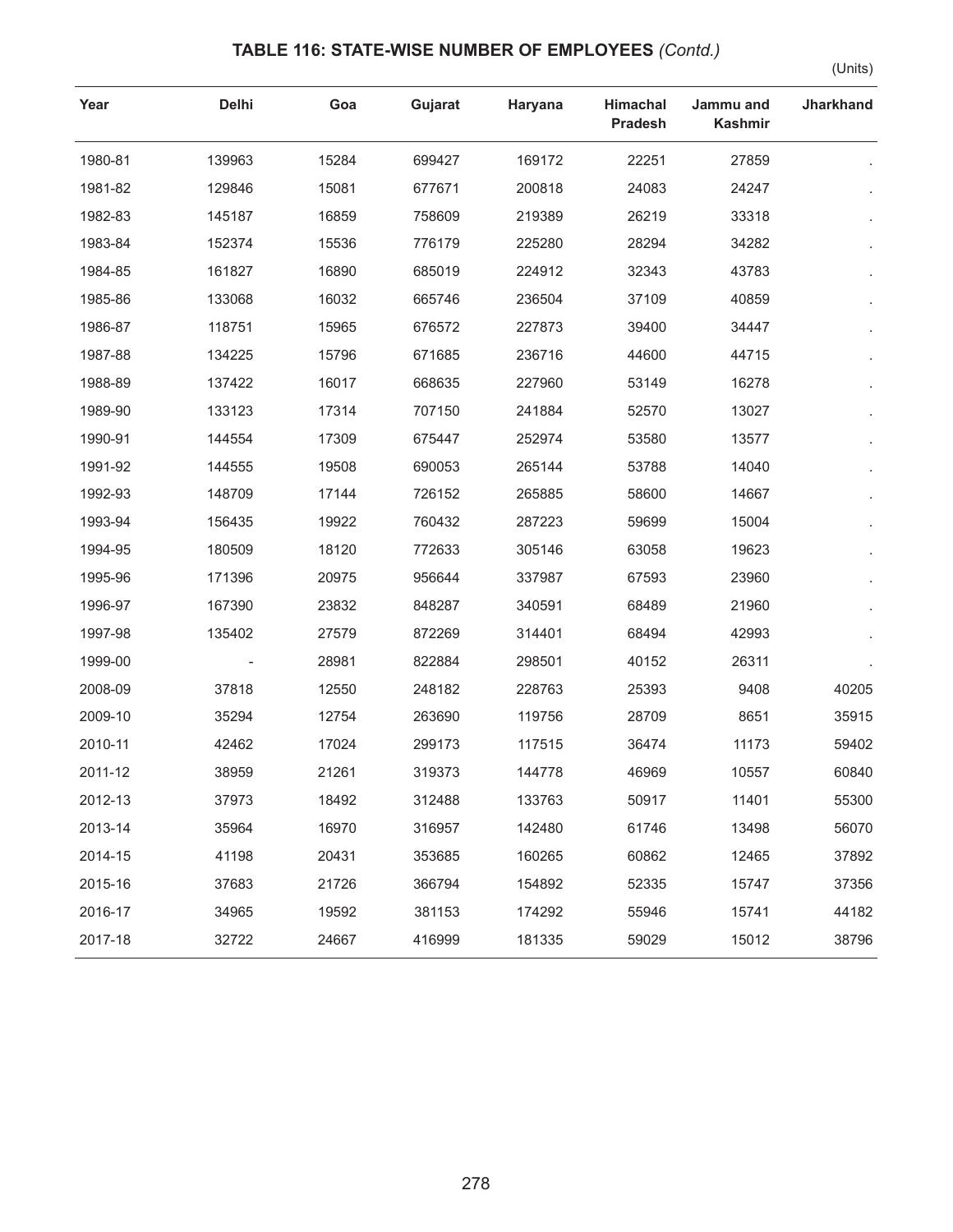## **TABLE 116: STATE-WISE NUMBER OF EMPLOYEES** *(Contd.)*

(Units)

| Year    | <b>Karnataka</b> | Kerala | <b>Madhya</b><br><b>Pradesh</b> | <b>Maharashtra</b> | <b>Manipur</b> | <b>Meghalaya</b> | Nagaland                 | Odisha |
|---------|------------------|--------|---------------------------------|--------------------|----------------|------------------|--------------------------|--------|
| 1980-81 | 396236           | 279668 | 324708                          | 1337718            | 1629           | 5902             |                          | 133186 |
| 1981-82 | 361679           | 295795 | 338237                          | 1316137            | 6077           | 6060             |                          | 138685 |
| 1982-83 | 395554           | 265499 | 361759                          | 1291318            | 1367           | 6085             | 34                       | 139444 |
| 1983-84 | 392762           | 250980 | 357314                          | 1257458            | 962            | 6292             | $\overline{\phantom{a}}$ | 138912 |
| 1984-85 | 395861           | 247788 | 392854                          | 1255632            | 778            | 5496             | $\overline{\phantom{a}}$ | 141327 |
| 1985-86 | 376197           | 233088 | 345498                          | 1199825            | 1125           | 1904             |                          | 151995 |
| 1986-87 | 387357           | 227429 | 356225                          | 1200490            | 1189           | 933              |                          | 145165 |
| 1987-88 | 387979           | 246155 | 375389                          | 1221285            | 853            | 1859             |                          | 161655 |
| 1988-89 | 401399           | 235499 | 318036                          | 1214162            | 1410           | 1564             |                          | 155296 |
| 1989-90 | 415072           | 259238 | 414183                          | 1224122            | 356            | 5508             | 1900                     | 159278 |
| 1990-91 | 418955           | 271961 | 417099                          | 1239152            | 1038           | 5636             | 2513                     | 153220 |
| 1991-92 | 426473           | 278684 | 397115                          | 1192668            | 1502           | 5726             | 4237                     | 170105 |
| 1992-93 | 438466           | 321499 | 454925                          | 1281819            | 1739           | 6416             | 4244                     | 178947 |
| 1993-94 | 449862           | 302215 | 451765                          | 1315772            | 1078           | 1943             | 4320                     | 184324 |
| 1994-95 | 467275           | 352638 | 445695                          | 1319269            | 1482           | 938              | 4333                     | 193626 |
| 1995-96 | 512058           | 324439 | 524697                          | 1518013            | 3353           | 6683             | 5605                     | 196101 |
| 1996-97 | 578635           | 330066 | 483248                          | 1455506            | 2856           | 6518             | 5586                     | 183738 |
| 1997-98 | 624570           | 358061 | 464000                          | 1465980            | 4389           | 6536             | 4754                     | 179133 |
| 1999-00 | 491789           | 303286 | 267685                          | 1217260            | 980            | 1001             | 3247                     | 132058 |
| 2008-09 | 169967           | 48080  | 69588                           | 449559             | 285            | 982              | 372                      | 37678  |
| 2009-10 | 300914           | 48084  | 69548                           | 443547             | 460            | 1220             | 302                      | 39289  |
| 2010-11 | 171519           | 51913  | 78270                           | 491063             | 582            | 1566             | 308                      | 53139  |
| 2011-12 | 198155           | 55559  | 80628                           | 554790             | 659            | 2179             | 311                      | 60678  |
| 2012-13 | 193959           | 58521  | 77727                           | 542239             | 754            | 2500             | 309                      | 49886  |
| 2013-14 | 218707           | 59055  | 82734                           | 550679             | 745            | 2421             | 360                      | 53234  |
| 2014-15 | 223273           | 86988  | 86104                           | 571120             | 863            | 2464             | 516                      | 47226  |
| 2015-16 | 233503           | 63455  | 89233                           | 593483             | 942            | 2276             | 571                      | 47977  |
| 2016-17 | 234990           | 67037  | 91198                           | 555410             | 989            | 1839             | 612                      | 49167  |
| 2017-18 | 233710           | 66111  | 95861                           | 588797             | 983            | 1925             | 591                      | 49805  |